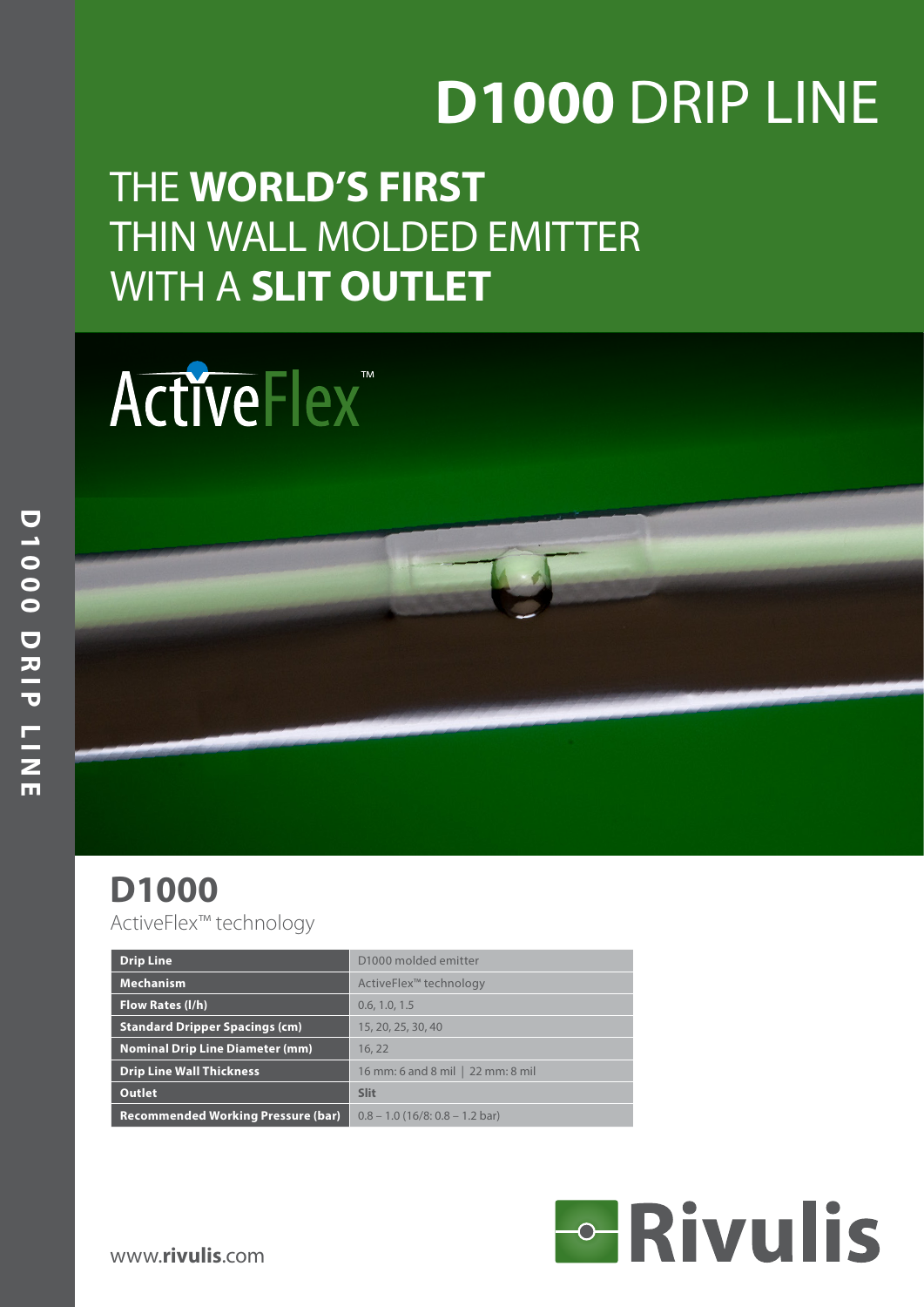

The next evolution in drip technology.

#### **SYNERGY**: THE D1000 STORY

Rivulis is unique with the capability and expertise to manufacture both integrated and inserted molded emitter drip lines. We are one of very few companies that has this capability.

It was only a matter of time until one day the engineering team would ask, "could we combine the best of drip tapes and drip lines into a single product?"

#### **The result – The Rivulis D1000 Drip Line.**

The first thin wall drip line to combine the molded emitter from drip lines into the drip tube of tapes that feature a slit outlet.

=





MOLDED EMITTER DRIP LINE WITH SLIT OUTLET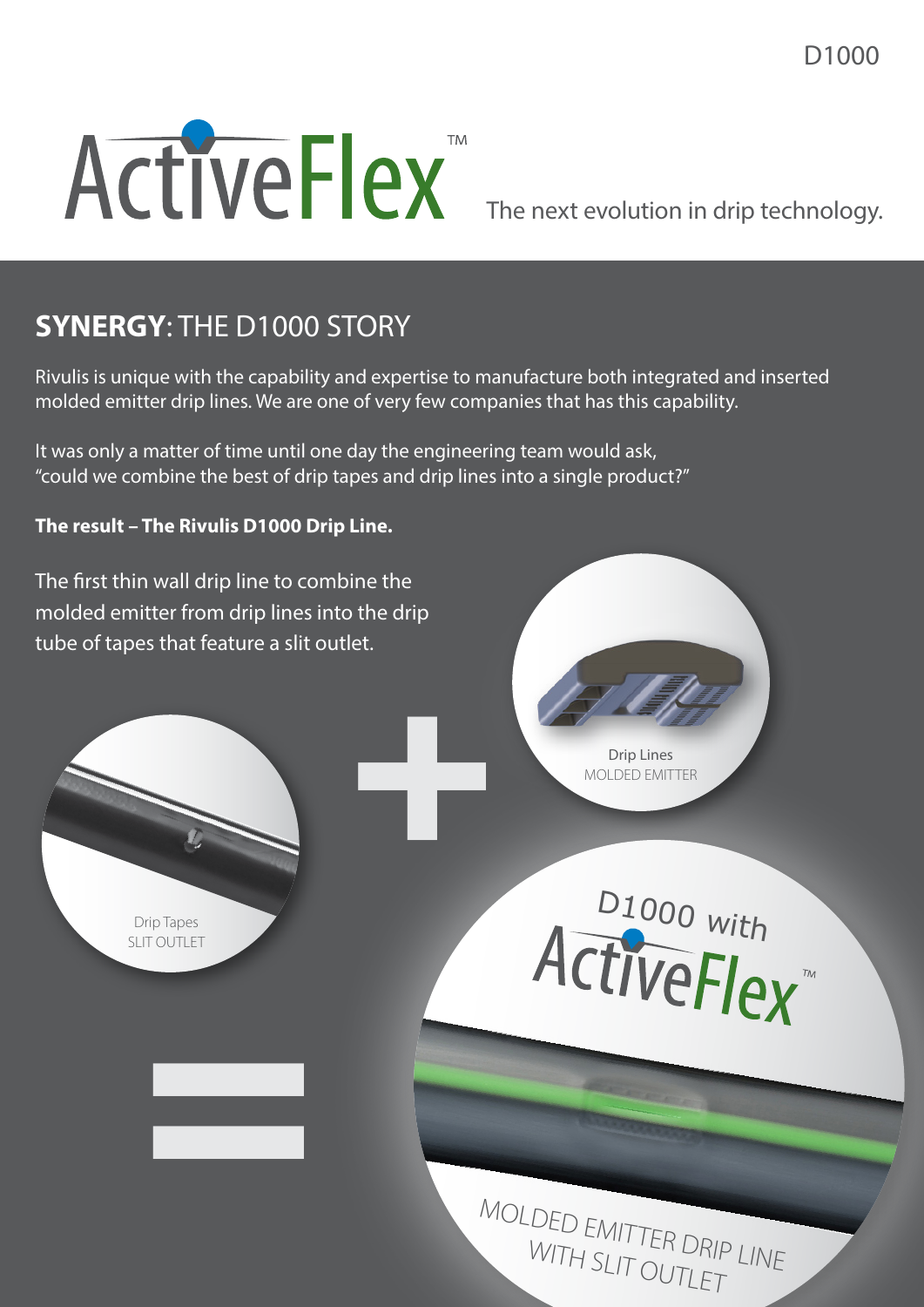| Nominal<br>Ø | Wall<br><b>Thickness</b> |      | Internal<br>Ø | Roll<br>Maximum<br><b>Flow</b><br>Operating<br>Length<br>Rate<br>Pressure |       |                                                         |     |     | Maximum Drip Line Length<br>Maximum Flow Rate Variation: 10%<br>Spacing between Drippers (cm) |     |     |     |  |  |
|--------------|--------------------------|------|---------------|---------------------------------------------------------------------------|-------|---------------------------------------------------------|-----|-----|-----------------------------------------------------------------------------------------------|-----|-----|-----|--|--|
|              |                          |      |               |                                                                           |       |                                                         | 15  | 20  | 25 <sub>2</sub>                                                                               | 30  | 40  | 50  |  |  |
| (mm)         | (mil)                    | (mm) | (mm)          | (I/h)                                                                     | (bar) | (m)                                                     | (m) | (m) | (m)                                                                                           | (m) | (m) | (m) |  |  |
| 16           | 6                        | 0.15 | 16.1          | 0.64                                                                      | 1.0   | $\geq$ 20m Spacing - 2800,<br>$\leq$ 20m Spacing - 3000 | 113 | 139 | 163                                                                                           | 181 | 222 | 257 |  |  |
| 16           | 6                        | 0.15 | 16.1          | 1.0                                                                       | 1.0   | $\geq$ 20m Spacing - 2800,<br>$\leq$ 20m Spacing - 3000 | 86  | 105 | 121                                                                                           | 136 | 167 | 193 |  |  |
| 16           | 6                        | 0.15 | 16.1          | 1.5                                                                       | 1.0   | $\geq$ 20m Spacing - 2800,<br>$\leq$ 20m Spacing - 3000 | 66  | 81  | 94                                                                                            | 106 | 128 | 149 |  |  |
| 16           | 8                        | 0.15 | 16.1          | 0.64                                                                      | 1.2   | $\geq$ 20m Spacing - 2300,<br>$\leq$ 20m Spacing - 2500 | 113 | 139 | 163                                                                                           | 181 | 222 | 257 |  |  |
| 16           | 8                        | 0.20 | 16.1          | 1.0                                                                       | 1.2   | $\geq$ 20m Spacing - 2300,<br>$\leq$ 20m Spacing - 2500 | 86  | 105 | 121                                                                                           | 136 | 167 | 193 |  |  |
| 16           | 8                        | 0.20 | 16.1          | 1.5                                                                       | 1.2   | $\geq$ 20m Spacing - 2300,<br>$\leq$ 20m Spacing - 2500 | 66  | 81  | 94                                                                                            | 106 | 128 | 149 |  |  |
| 22           | 8                        | 0.20 | 22.2          | 0.64                                                                      | 1.0   | $\geq$ 20m Spacing - 1600,<br>$\leq$ 20m Spacing - 1800 | 211 | 257 | 297                                                                                           | 331 | 401 | 465 |  |  |
| 22           | 8                        | 0.20 | 22.2          | 1.0                                                                       | 1.0   | $\geq$ 20m Spacing - 1600,<br>$\leq$ 20m Spacing - 1800 | 158 | 190 | 220                                                                                           | 248 | 298 | 345 |  |  |
| 22           | 8                        | 0.20 | 22.2          | 1.5                                                                       | 1.0   | $\geq$ 20m Spacing - 1600,<br>$\leq$ 20m Spacing - 1800 | 121 | 147 | 170                                                                                           | 191 | 230 | 266 |  |  |

#### D1000 PERFORMANCE DATA

\* Flow rate calculated at 1.0 bar.



#### D1000 DRIP LINE - FLOW RATE VS. PRESSURE



#### **5 Star Certification:**  CEMEGREF (France)

the This Test cfriend of D1000 is rated on performance of: w rate ng sensitivity w rate compared to pressure changes ean flow rate